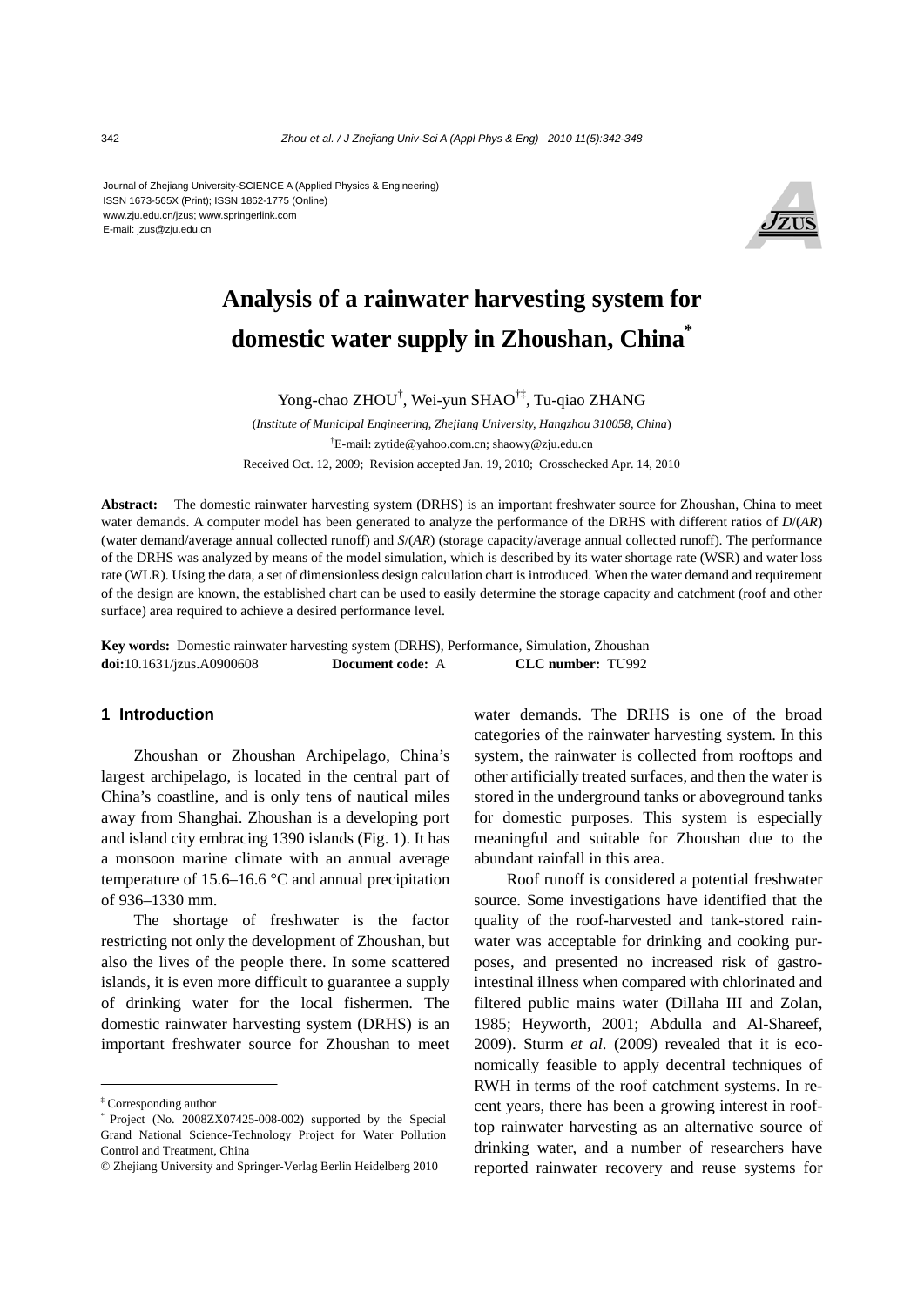various kinds of buildings throughout the world (Dixon *et al*., 1999; Fewkes, 1999; Mikkelsen *et al.*, 1999; Chilton *et al*., 2000; Kahinda *et al*., 2007; Abdulla and Al-Shareef, 2009; Zhang *et al*., 2009). In the 1970s–1980s, behavioral models have been used by some researchers to investigate the performance of rainwater storage (Jenkins *et al*., 1978; Latham, 1983). Using both different time intervals and reservoir operating algorithms to a comprehensive range of operational conditions, Fewkes and Butler (2000) reported the results of a preliminary mapping exercise to evaluate the accuracy of behavioral models for the sizing of rainwater harvesting systems. Fewkes (2000) also investigated how spatial and temporal fluctuations in rainfall could be incorporated into behavioral models, which simulate the performance of rainwater collectors. By analyzing four scenarios for using rainwater with water saving efficiency (WSE) as criteria in a dual water supply system to supplement drinking water, Villarreal and Dixon (2005) explored the possibilities for implementing a rainwater collection system in Ringdansen, Sweden.



**Fig. 1 Plan view of Zhoushan, Zhejiang Province, China**

In the scattered islands of Zhoushan, rainwater is the principal source for the local resident; therefore, the design and performance analysis of the DRHS should be based on the water supply guarantee rate rather than WSE. Taking into account the reliability of water supply, the performance of the DRHS in Zhoushan was examined by means of model simulation. In this paper, based on the analysis, a set of dimensionless design calculation charts of DRHS is introduced for Zhoushan.

## **2 Modeling**

## **2.1 Description of the model**

A computer model has been used to explore the potential water supply safety of the DRHS. For the first time, this model generates the rainfall events with different characteristic parameters using the Monte Carlo random sampling technique. In the absence of long-series of precipitation data of Zhoushan, the model used the statistical rainfall characteristics of Shanghai (Ning, 2006). After studying the rainfall data of Shanghai from 1985 to 2004, Ning (2006) reported that the characteristic parameters of rainfall events, such as rainfall amount, inter-event time, and duration, obey exponential distribution as shown by Eqs.  $(1)$ – $(3)$ .

$$
f_V(v) = \zeta e^{-\zeta v}, \ \zeta = 10.72, \tag{1}
$$

$$
f_D(d) = \lambda e^{-\lambda d}, \ \lambda = 6.87,\tag{2}
$$

$$
f_T(t) = \psi e^{-\psi t}, \ \psi = 71.36,
$$
 (3)

where  $\nu$  is the rainfall amount at each time (mm),  $d$  is the duration of each rainfall events (h), and *t* is the inter-event time (h). According to the distribution of rainfall characteristics, the rainfall events have been randomly sampled during the 20 years using the Monte Carlo technique.

The second module simulated the collection, storage, and demand of the water. The configuration of DRHS in Zhoushan is illustrated in Fig. 2.



**Fig. 2 Rainwater harvesting system configuration** 1: standpipe; 2: rainwater reservoir; 3: lift pump; 4: roof water tank; 5: water treatment unit; 6: outlet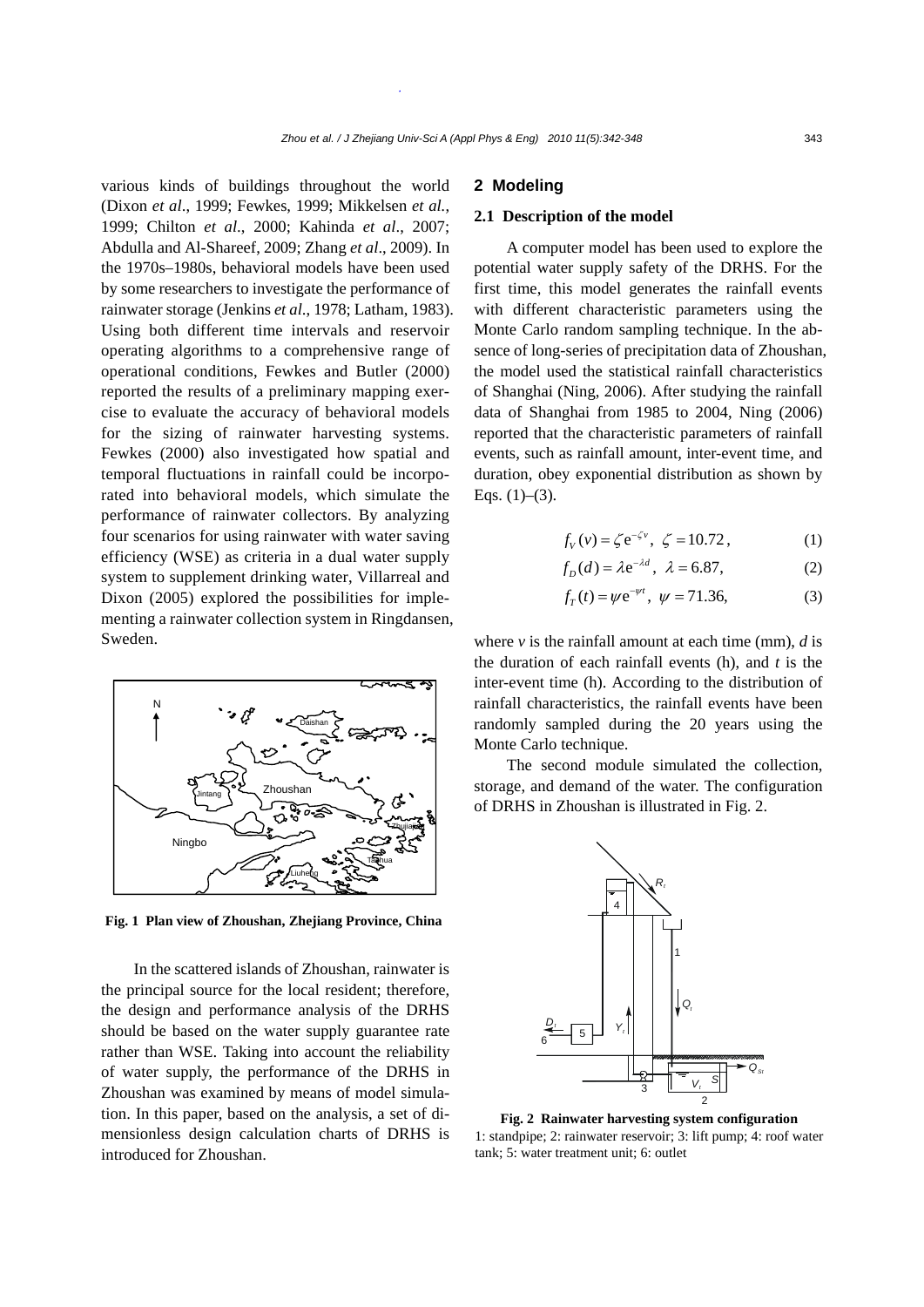The water consumption of local residents changes frequently and irregularly, influenced by several factors, such as temperature, residual water in reservoir, custom, etc. Due to the regulating effect of the roof water tank, however, the flowrate yielded from the rainwater reservoir can be considered to be continuous and uniform.

Therefore, the behavioural model of rainwater collectors can be given by Eqs.  $(4)$ – $(6)$  according to Dixon *et al.* (1999):

$$
Y_{t} = \begin{cases} D_{t}, & V_{t-1} + Q_{t} \ge D_{t}, \\ V_{t-1} + Q_{t}, & 0 < V_{t-1} + Q_{t} < D_{t}, \\ 0, & V_{t-1} + Q_{t} \le 0, \end{cases}
$$
 (4)

$$
V_{t} = \begin{cases} 0, & V_{t-1} + Q_{t} \le Y_{t}, \\ V_{t-1} + Q_{t} - Y_{t}, & Y_{t} < V_{t-1} + Q_{t} < S + Y_{t}, \\ S, & V_{t-1} + Q_{t} \ge S + Y_{t}, \end{cases}
$$
 (5)

$$
Q_{St} = \begin{cases} 0, & V_{t-1} + Q_t - Y_t < S, \\ V_{t-1} + Q_t - Y_t - S, & V_{t-1} + Q_t - Y_t > S, \end{cases}
$$
 (6)

where  $Y_t$  is the flowrate yielded from reservoir during time interval  $(m^3)$ ;  $D_t$  is the water demand during time interval  $(m^3)$ ;  $V_t$  is the volume in reservoir during time interval  $(m^3)$ ;  $Q_t$  is the rainwater runoff during time interval  $(m^3)$ ; *S* is the store capacity of reservoir  $(m^3)$ ; and  $Q_{St}$  is the spillage from the reservoir  $(m^3)$ .

Discharge of rainwater runoff from roofs (or other surfaces) is also simulated in the second module, which can be calculated according to the rainfall time series, catchments area, and runoff loss rate, as given by Eq. (7):

$$
Q_t = (1 - \omega)AR_t, \tag{7}
$$

where  $R_t$  is the rainfall amount during time interval (mm),  $\omega$  is the runoff loss rate, 0.1, and *A* is the roof area  $(m<sup>2</sup>)$ .

# **2.2 Simulation test**

According to the simulation test, the performance of DRHS was evaluated and analyzed. Roof area, storage capacity and water demand are the key parameters for simulation tests of rainwater harvesting systems. Different combinations of roof area, storage capacity and demand were expressed in terms of two dimensionless ratios, namely the demand fraction and

the storage fraction (Fewkes, 2000):

1. The demand fraction: *D*/(*AR*), where *D* is the average annual demand  $(m^3)$ ; *A* is the roof area  $(m^2)$ and *R* is the average annual rainfall (m);

2. The storage fraction: *S*/(*AR*), where *S* is the store capacity of reservoir;

3. System performance is principally described by its water shortage rate (WSR) and water loss rate (WLR).

WSR, as given by Eq. (8), is a measurement expressing how long the period of water shortage is in a year,

$$
WSR = \frac{\sum t_{Y_t=0}}{T} \times 100\%,
$$
 (8)

where  $t_{y=0}$  is the time when yielded flowrate equal to zero (h), and *T* is the number of hours in a year (8760 h).

WLR expresses the ratio of rainwater loss to the annual precipitation. WLR is a key performance indicator because of the importance of rainwater to the inhabitants of the islands, and is given as

$$
WLR = \frac{\sum Q_{St}}{AR_a} \times 100\%,\tag{9}
$$

where  $R_a$  is the annual precipitation.

### **3 Results and discussion**

## **3.1 Results of the simulation of 20 years rainfall**

By means of Monte Carlo random sampling, a series of rainfall events over 20 years were composed to simulate the DRHS. The annual precipitation of 20 years ranged from 943.4 to 1528.9 mm, and the average annual precipitation was 1210.18 mm. The rain fell an average of 107 times per year, which is in agreement with the investigated data (1190 mm, 111 times). Additionally, the simulation rainfall events were sampled random based on the historical rainfall records, so there was good correlation between the annual distribution of simulation and investigated rainfall events as shown in Fig. 3.

Due to the randomness of rainfalls, the rainfall characteristics, such as annual precipitation and in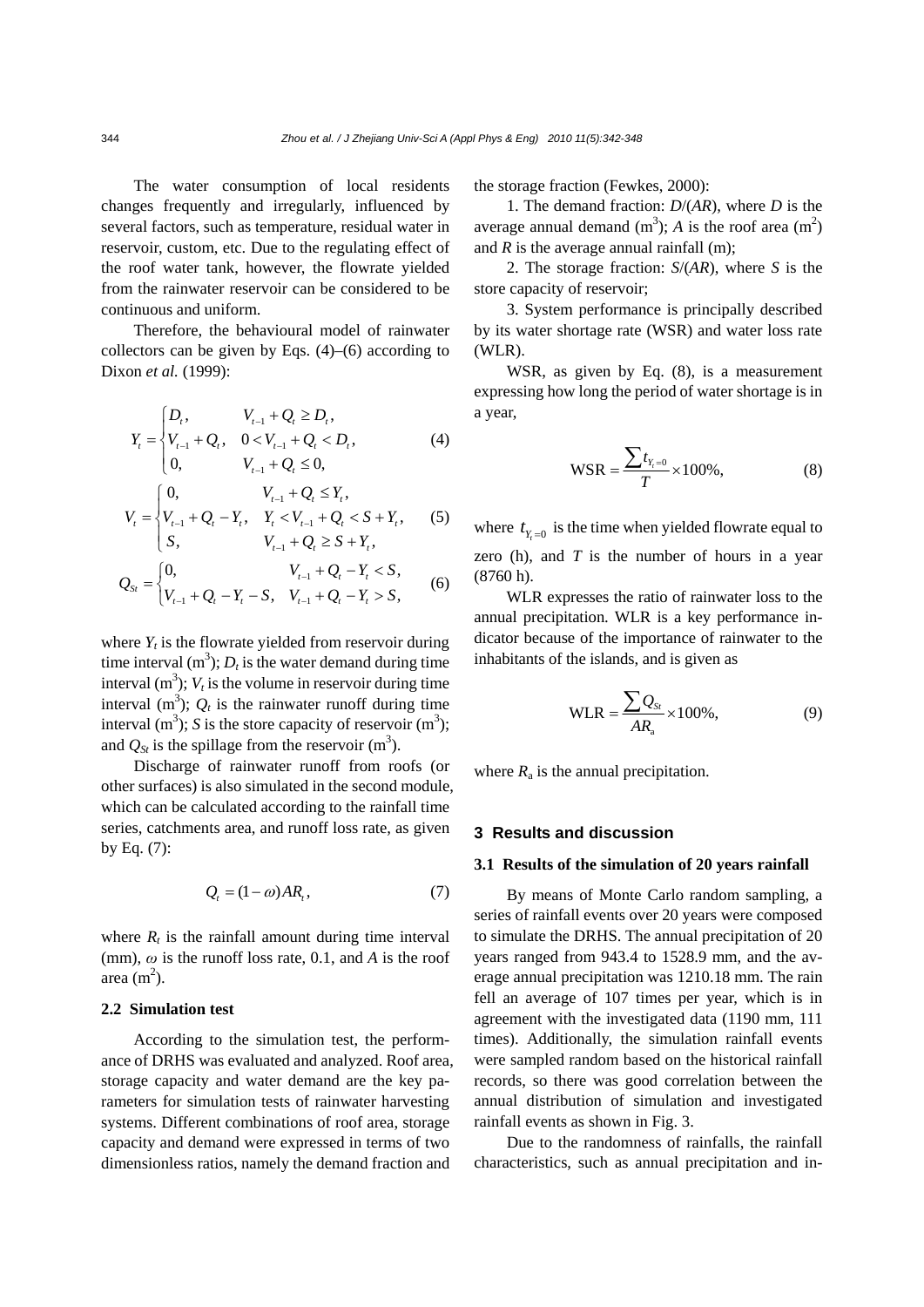terval time, are different from year to year. Therefore, even under the same conditions of water demand and storage capacity, the WSR and WLR differ each year. Fig. 4 shows the WSR and WLR in each year obtained from the model simulation during the 20 years when the *D*/(*AR*) and *S*/(*AR*) equaled 1.00 and 0.05, respectively.



**Fig. 3 Annual distribution of simulation and investigated rainfall events** 



Fig. 4 WSR (a) and WLR (b) in every year  $(S/(AR)=0.05;$  $D/(AR)=1$ )

On the right-hand side, Fig. 4 shows the box-and-whisker plot and the median (50th percentile) as a center bar, and the whiskers cover almost all (90%) but the most extreme values in the dataset.

Increase of storage capacity can reduce the water loss and period of water shortage. It is, however, uneconomical to enlarge the storage capacity excessively to guarantee a zero WLR each year. Therefore, a guarantee rate  $(r_G)$  was introduced in the rainwater harvesting analysis system, and expressed as

$$
r_{\rm G} = \frac{n_c}{n} \times 100\%,\tag{10}
$$

where  $n_c$  is the number of the years with value less than and equal to a certain value, *c*, and *n* is the total number of the simulation years.

## **3.2 Impact of storage capacity**

Assuming the average annual roof runoff volume meeting the annual water demand of a family, that is, *D*/(*AR*)=1, the distributions of WSR and WLR under various conditions of storage capacity are illustrated in Fig. 5.



**Fig. 5 Distributions of (a) WSR and (b) WLR under various conditions of storage capacity when** *D***/(***AR***)=1. The boxes extend from the 25th percentile to the 75th percentile, with a line at the median. The whiskers show the 5th and 95th percentiles. Small star represents the highest and the lowest values and the small diamond represents the median value (50th percentile)**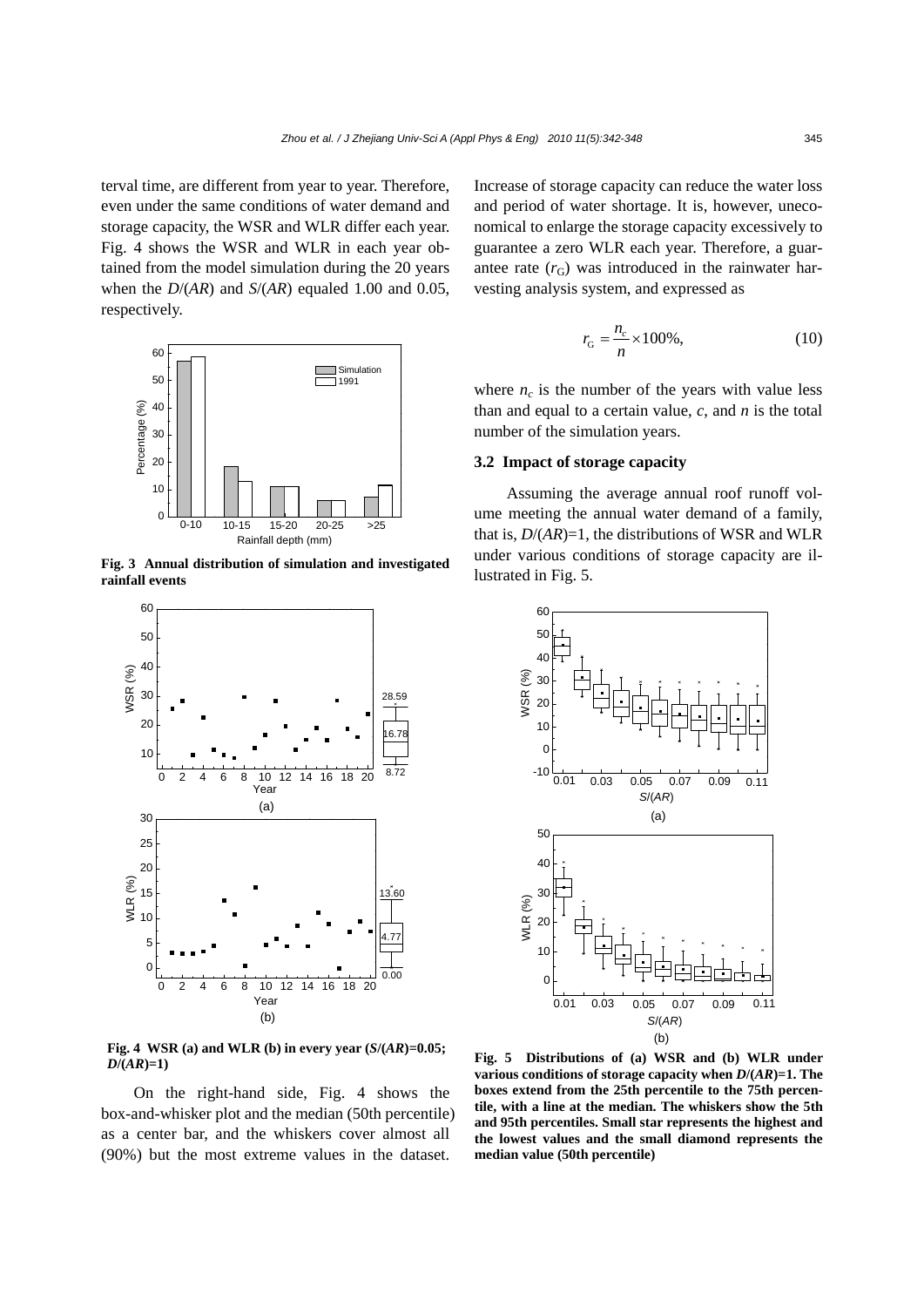As shown in Fig. 5a, the extreme values, median and mean values of WSR decreased with an increase in storage capacity. The average WSR began to fall quickly from 45.8% to 14.6% when *S*/(*AR*) increased from 0.01 to 0.08, and then gradually stabilized at about 13.6%. The  $r<sub>G</sub>$  with a WSR less than or equal to 20% was 75% at this time. Similarly, the values of WLR were also decreased as shown in Fig. 5b, and the corresponding average WLR sharply decreased to 5.0%–6.6%, and then gradually stabilized at about 1.5%. The results in Fig. 5 indicate that the guaranteed period with water supply was longer under the same rainfall conditions when a lot more rainwater was effectively utilized through increasing the storage capabilities. The augmentation of store capacities, however, had very little effect on the WSR and WLR when the *S*/(*AR*) was greater than 0.08. The simulation results are consistent with Fewkes (1999) and Dixon *et al*. (1999). Fewkes (1999) reported that the capacity of the reservoir was critical in the design of domestic systems, whereas Dixon *et al*. (1999) found that increases in reservoir storage volume produced no significant increase in water storage efficiency.

The box length expresses the variation of WLR or WSR caused by the difference of rainfall characteristics from year to year. As shown in Fig. 5a, the box length enlarged gradually with increasing *S*/(*AR*), indicating that the rainfall characteristic plays an increasingly important role for WSR with an increase in storage capacity. On the other hand, the WLR is affected in the opposite direction, as shown in Fig. 5b.

## **3.3 Influence of roof area**

Beside the storage capacity, roof (or other surface) area, which determines the amount of collected runoff, is the principal factor influencing the WSR and WLR. Assuming a *D*/(*AR*) equal to 0.08, the distribution of WSR and WLR under the various conditions of ratio of *D*/(*AR*) is illustrated in Fig. 6.

When the ratio of *D*/(*AR*) is less than or equal to 0.7, the  $r<sub>G</sub>$  with WSR equals 0 is more than 75% as shown in Fig. 6a, then, the WSR increased greatly when the ratio of *D*/(*AR*) improved from 0.7 to 1.5, indicating that the reduction of the catchment area led to the increase of the possibility of insufficient water supply under the condition of certain water demand. Therefore, to satisfy a certain level of water demand, it is not only necessary to guarantee having a large

enough roof area, but also artificially treated surface must be built to harvest rainwater when necessary. The smaller the ratio of *D*/(*AR*), the more rainwater lost, as shown in Fig. 6b. Therefore, it is necessary to carry out the overall planning according to the water demand and storage of several households' rainwater harvesting systems as conditions permit. In this way, the rainwater can be utilized more optimally.



**Fig. 6 Distributions of WSR (a) and WLR (b) under various conditions of ratios of** *D***/(***AR***) when** *S***/(***AR***)=0.8** 

#### **3.4 Design methods of store capacity**

Gires and de Gouvello (2009) considered that the optimum way of determining the storage capacity of the rainwater collection system is not the same from the viewpoint of the users than from the viewpoint of the water suppliers. For DRHS of island residents, it is necessary to find a design method to confirm the appropriate rainwater store capacity.

According to the above analysis, the storage capacity and catchment (roof or other surface) area is not only influenced by the water demand and annual precipitation, but also determines the WSR and WLR of DRHS. Therefore, these are the key parameters in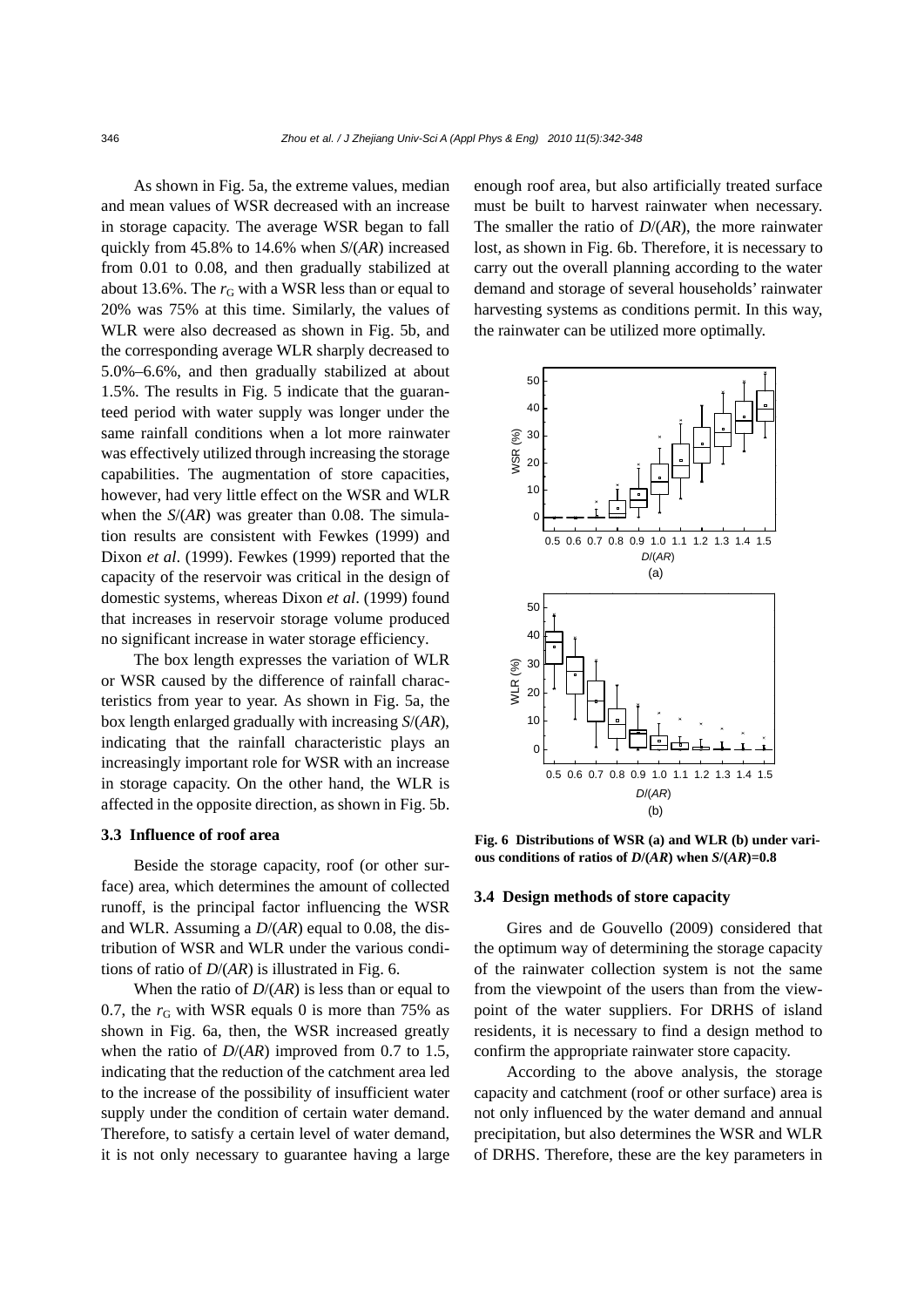

**Fig. 7 Calculation charts for designing store capacity of rainwater harvesting system.** (a)  $r<sub>G</sub>=60\%$ ; (b)  $r<sub>G</sub>=70\%$ ; **(c)**  $r_{\text{G}} = 80\%$ ; **(d)**  $r_{\text{G}} = 90\%$ ; **(e)**  $r_{\text{G}} = 100\%$ 

the design of rainwater harvesting systems. To facilitate designing, the calculation chart for designing storage capacity was introduced as shown in Fig. 7 on the basis of model simulation.

Figs. 7a–7e show the calculation charts with  $r<sub>G</sub>$ ranging from 60%–100%. Taking Fig. 7a as an example, the chart should be read as follows: if  $(x, y)$  are the coordinates of a given point in the *p*% percentile curve of WSR and *q*% percentile curve of WLR, the  $r<sub>G</sub>$  of the DRHS (with its WSR and WLR less than or equal to *p*% and *q*%, respectively) is 60% for a certain *S*/(*AR*) ratio of *x* and *D*/(*AR*) ratio of *y*. When the requirement of the design and the objective conditions (water demand and average annual precipitation) are assumed to be known, the parameters of DRHS, storage capacity (*S*) and catchment (roof or other surface) area (*A*), can be confirmed according to the calculation charts. In this way, scientificallydetermined directions can be provided for local residents to design the rainwater harvesting system for domestic water supply.

## **4 Conclusion**

The performance of a DRHS for domestic water supply in Zhoushan has been analyzed with the indicators of WSR and WLR. The analysis showed that the DRHS was affected by annual precipitation, roof area, storage capacity, and water demand of household. The storage capacity and catchment (roof and other surface) area are important parameters in the design of DRHS, which can lead to great variation in WSR and WLR. An appropriate store capacity and catchment (roof and other surface) area not only improve the ability to guarantee the water supply, but also raise the utilized rate of rainwater. Moreover, some applications, such as using artificially treated surfaces for harvesting rainwater, overall planning of the water demand, and the storage of several households, are proposed to decrease the WSR and WLR of DRHS.

Finally, using the rainfall data sampled by Monte Carlo technique as an input of the system simulation model, we provide a set of dimensionless design calculation charts with different  $r<sub>G</sub>$ , incorporating the parameters of WSR, WLR, area, water demand and storage capacity for Zhoushan. Furthermore, the calculation charts may provide some theoretical guidance for the design of DRHS, and in this way, a higher guarantee rate of water supply can be achieved.